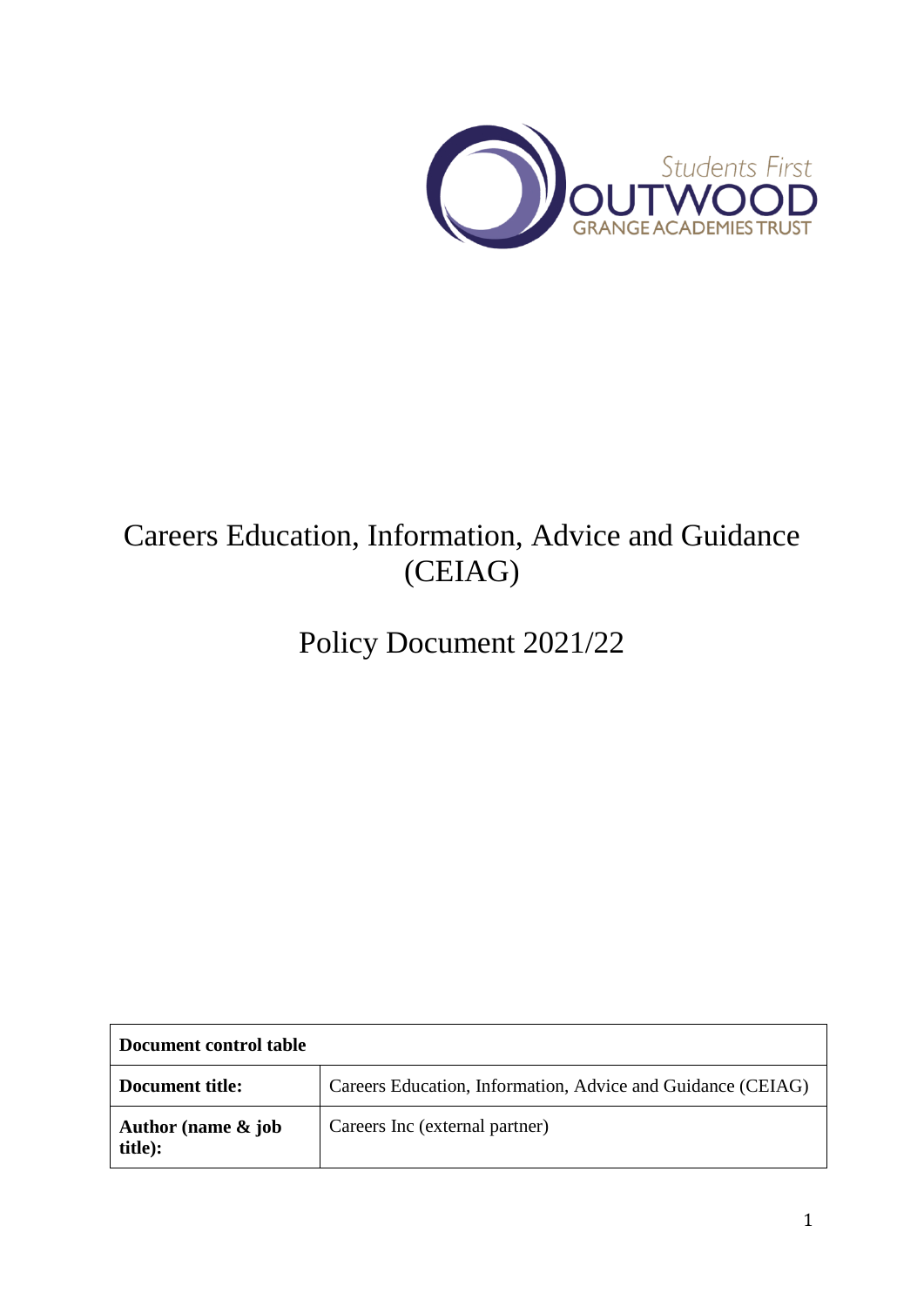| <b>Version number:</b>  |                  | V <sub>6</sub>   |                                                                                  |  |  |
|-------------------------|------------------|------------------|----------------------------------------------------------------------------------|--|--|
| Date approved:          |                  | <b>July 2021</b> |                                                                                  |  |  |
| Approved by:            |                  |                  | <b>Executive Board</b>                                                           |  |  |
| Date of review:         |                  | <b>July 2022</b> |                                                                                  |  |  |
| <b>Document History</b> |                  |                  |                                                                                  |  |  |
| <b>Version</b>          | <b>Date</b>      | <b>Author</b>    | <b>Note of revisions</b>                                                         |  |  |
| V <sub>2</sub>          | June 16          |                  | Policy review no revisions                                                       |  |  |
| V <sub>3</sub>          | July 17          |                  | Reference to The Gatsby Benchmarks for CEIAG<br>in item 1.1.                     |  |  |
|                         |                  |                  | Item 1.3 updated and reference to ACEG<br>framework replaced with CDI framework. |  |  |
|                         |                  |                  | Item 1.4 updated to reference Careers Data<br>Dashboard.                         |  |  |
|                         |                  |                  | Item 2.8 updated to include data sharing protocols.                              |  |  |
| V <sub>4</sub>          | July 18          |                  | Updated to reflect statutory guidance                                            |  |  |
| V <sub>5</sub>          | May 2020         | <b>KB</b>        | Reviewed no updates                                                              |  |  |
| V <sub>6</sub>          | <b>July 2021</b> | <b>KB</b>        | Reviewed no updates                                                              |  |  |

#### **1. Policy: Careers Education, Information, Advice and Guidance**

#### 1.1. Context

The Education Act 2011 inserts a new duty, section 42A, into Part VII of the Education Act 1997, requiring schools to secure access to independent careers guidance for students in years 8-13. Careers guidance must be presented in an impartial manner and promote the best interests of the pupils to whom it is given. Careers guidance must include information on all options available in respect of 16-18 education or training, including apprenticeships and other work-based education and training options. The CEIAG Policy should be read in conjunction with:

- Statutory Guidance for CEIAG
- The Gatsby Benchmarks for CEIAG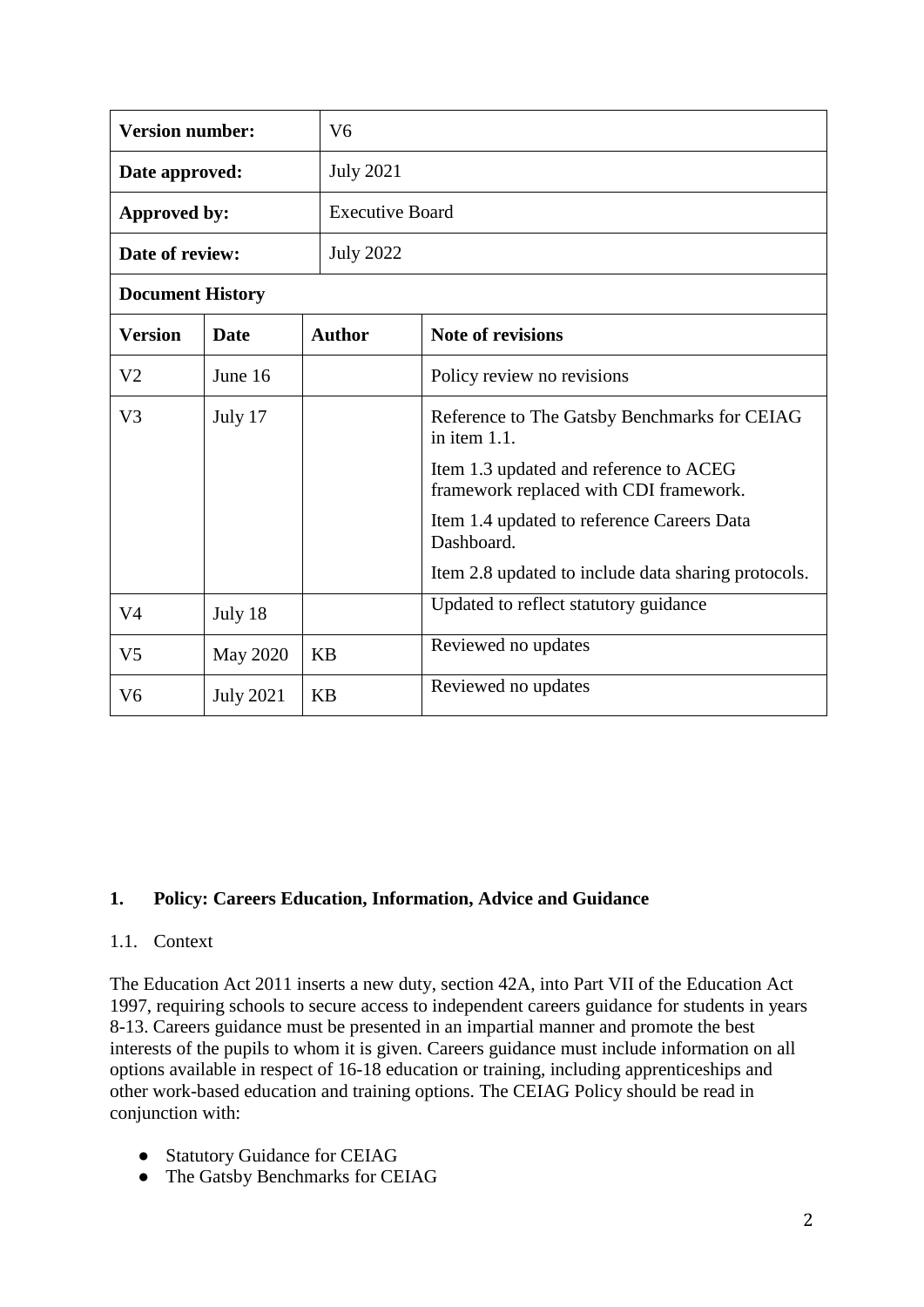- Work Experience and Work Related Learning Policy
- Child Safeguarding Policy
- Equality and Diversity Policy
- Data Protection Policy
- Provider Access Policy

#### 1.2. Aim

To provide outstanding careers education, information, advice and guidance in order to ensure that each young person has high aspirations and is fully prepared for their next steps in learning, training or employment beyond their time at our academies.

#### 1.3. Commitment:

To develop a whole school approach to CEIAG by providing a planned programme of activities within and outside the curriculum by:

- Providing a comprehensive curriculum programme relating to clear learning outcomes for careers education, defined by the CDI framework
- Allowing access for all students to independent and impartial careers guidance from a **matrix** accredited external organization
- Ensuring support for all students to make a successful transition through tutorial and mentoring systems
- Strategically managing and coordinating the services from commissioned and publically funded free at source providers to ensure best use of resources
- Achieving, and maintaining currency of, a nationally accredited Quality in Careers Standard.

#### 1.4. Monitoring requirements:

Monitoring to take place annually in July at the end of the academic year. Monitoring to be undertaken by the Executive Team and submitted to the OGAT Board. This includes a Careers Data Dashboard.

Any submissions for amendments and CEIAG recommendations to be submitted to the Executive Meeting and / or Family of Schools meeting.

Responsibility for monitoring and reporting: at Academy level; SLT Career Lead and Named Academy Council member. (see appendix 1).

## **2. Careers Education, Information, Advice and Guidance Policy and Procedures**

2.1. Rationale for CEIAG

In January 2018 the statutory Careers guidance and access for education and training providers was released. The government's career strategy is determined to build a world-class system that will help young people choose the career that is right for them.

It is expected that: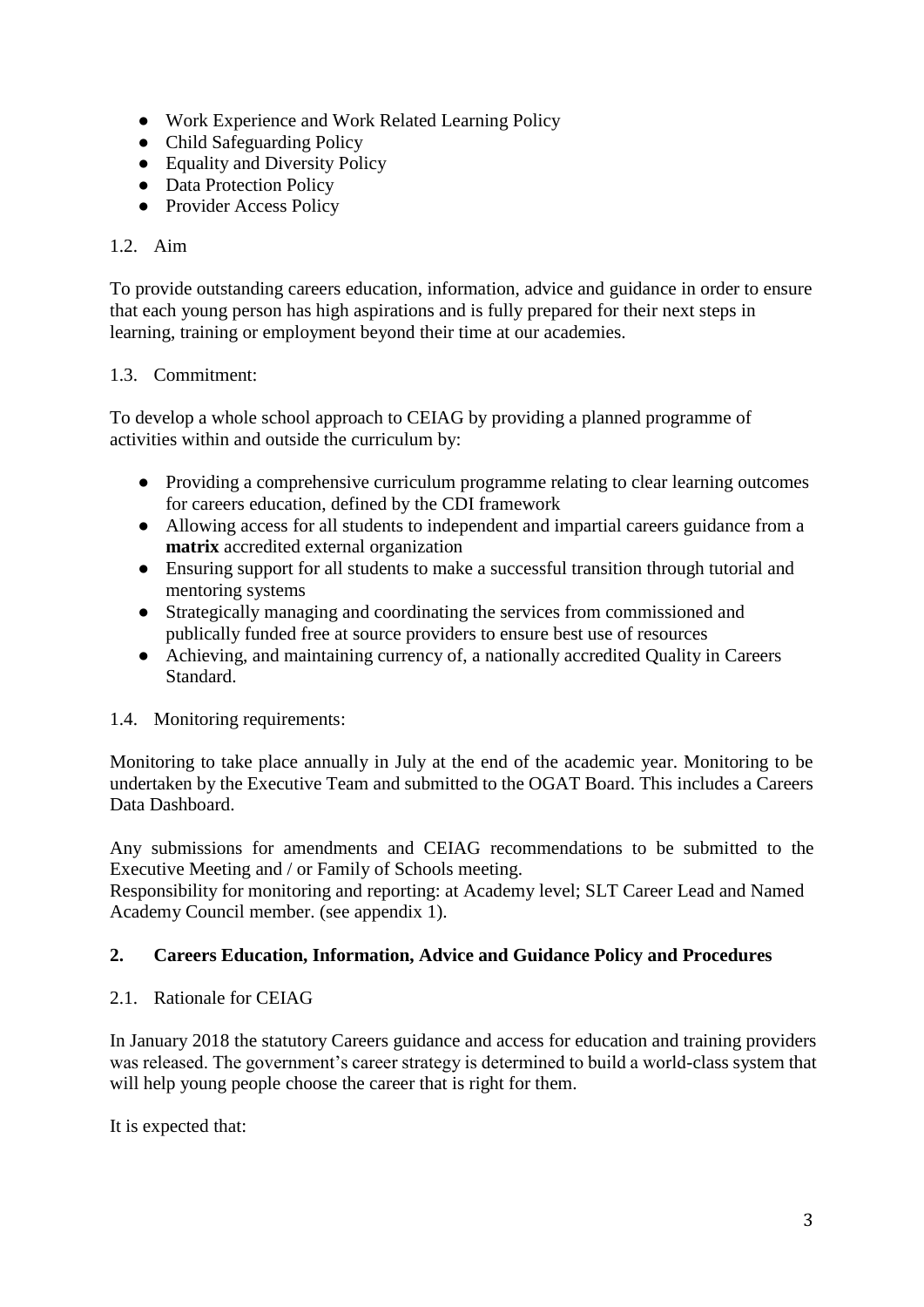- every school begins to offer every young person at least one meaningful encounter with employers per year, from Years 7 to 13 by 2020
- from September 2018, every school appoints a named person to the role of Careers Leader
- from September 2018, every school publishes details of its careers programme so that parents can see the timetable for events.
- from January 2018 every school is expected to begin using the Gatsby Benchmarks to improve careers provision, ensuring all are met by the end of December 2020.

### 2.2. Vision

Our outstanding careers guidance and support will guarantee students have clear, aspirational and realistic goals for their future study. This will secure increased motivation, greater attainment, higher self-esteem, and ever reducing drop-out rates, leading to all our learners securing meaningful and engaging employment.

2.3. Links with other policies

The policy for CEIAG supports and is itself underpinned by a range of key Academy policies such as those stated on page 3 of this policy.

2.4. Student entitlement

Outwood Grange Academies Trust have formed a partnership with CareersInc Ltd – an external, **matrix** accredited, independent and impartial careers guidance service, who will support students to aim high in their career goals and aspirations.

Teachers in the academies and staff from CareersInc will support students' career development in a number of ways including:

- Information and discussion in lessons, tutor groups and assemblies to help students make decisions about their future.
- Access to careers advisers in a variety of ways including individual meetings, drop-in sessions, enrichment activities and results service.
- Careers information and I.T based careers programmes
- Information and updates on notice boards, plasma screens, displays and websites, including the bespoke CareersInc@Academy, which operates in each academy.

The academies and CareersInc use a bespoke tracking system to identify the needs of all students and arrange careers support. There are a number of initiatives in place to ensure access for all students including;

Drop in sessions, Workshops, Enrichment activities, Self-referrals / Tutor referrals.

#### 2.5. Parent/Carer entitlement

Parents have access to careers advisers in a variety of ways including:

- individual meetings
- drop-in sessions and results service
- Careers information and I.T based careers programmes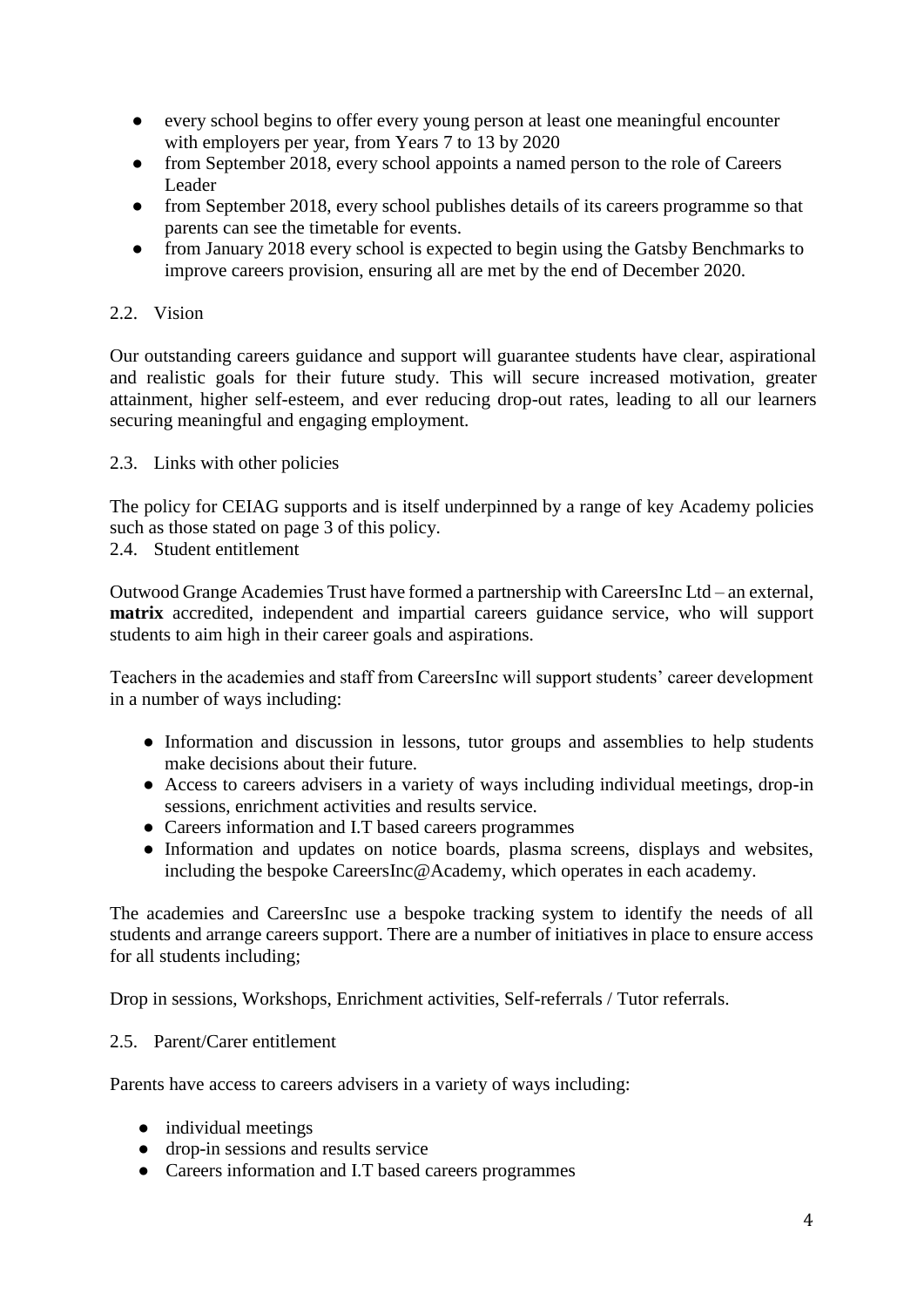- Information and updates on the bespoke CareersInc@Academy website
- Information is posted to parents and also via Website and Twitter
- 2.6. Equality and Diversity

We have a commitment to advancing and achieving equality of opportunity for all students / carers / associated persons, staff, governors and visitors.

We believe that all people are of equal value and encouraging their progression we will promote equality of opportunity, celebrate diversity and challenge stereotypes. Careers programmes are designed to meet the needs of all learners. Activities are differentiated and personalised to ensure all students progress in their career learning and development, and to strengthen their motivation, aspirations and attainment at the academy.

2.7. Place within the Curriculum and Tutorial Support system

The careers curriculum has been devised following the guidance of the CDI National Framework for all year groups in core provision. This is supplemented by the following; programme of assemblies, VMG sessions, and enrichment workshops (CVs, pathways, research and applications).

2.8. Related outside activities and opportunities

Inset for staff includes a number of outside agencies such as CareersInc, local colleges and other providers.

Careers cafes, careers fairs and other events, which include a wide variety of companies and apprenticeship providers, may also attend offering advice and guidance.

Academies may also organise specific events for parents/carers and students to provide specialist support.

2.9. Monitoring and tracking of young people

The academies have a responsibility to maintain a full and comprehensive tracking system that gives every student a RAG rating for intervention. The academies track intended destinations, courses and where they attend in the next academic year with further NEETS intervention. The academies maintain records of all CEIAG interventions and interviews. Agreements are in place with external P16 providers to inform the academies of students applying and attending their place of education. CareersInc staff may also support tracking of students in line with the Schedule 1 agreement with each academy. OGAT have data-sharing protocols with Local Authority areas to ensure the exchange of relevant progression data in the best interests of young people.

#### 2.10. Management

The CEIAG Programme and work experience is planned and implemented by the nominated member of SLT as part of the 'Deep' structure to work closely with the staff, students, parents and the wider community. This area is supported by a nominated link governor. Each academy will have a named SLT lead for CEIAG who will attend contract reviews with CareersInc. Each academy will also identify a lead to co-ordinate day to day activities and be the main point of contact for CareersInc staff. (see appendix 1).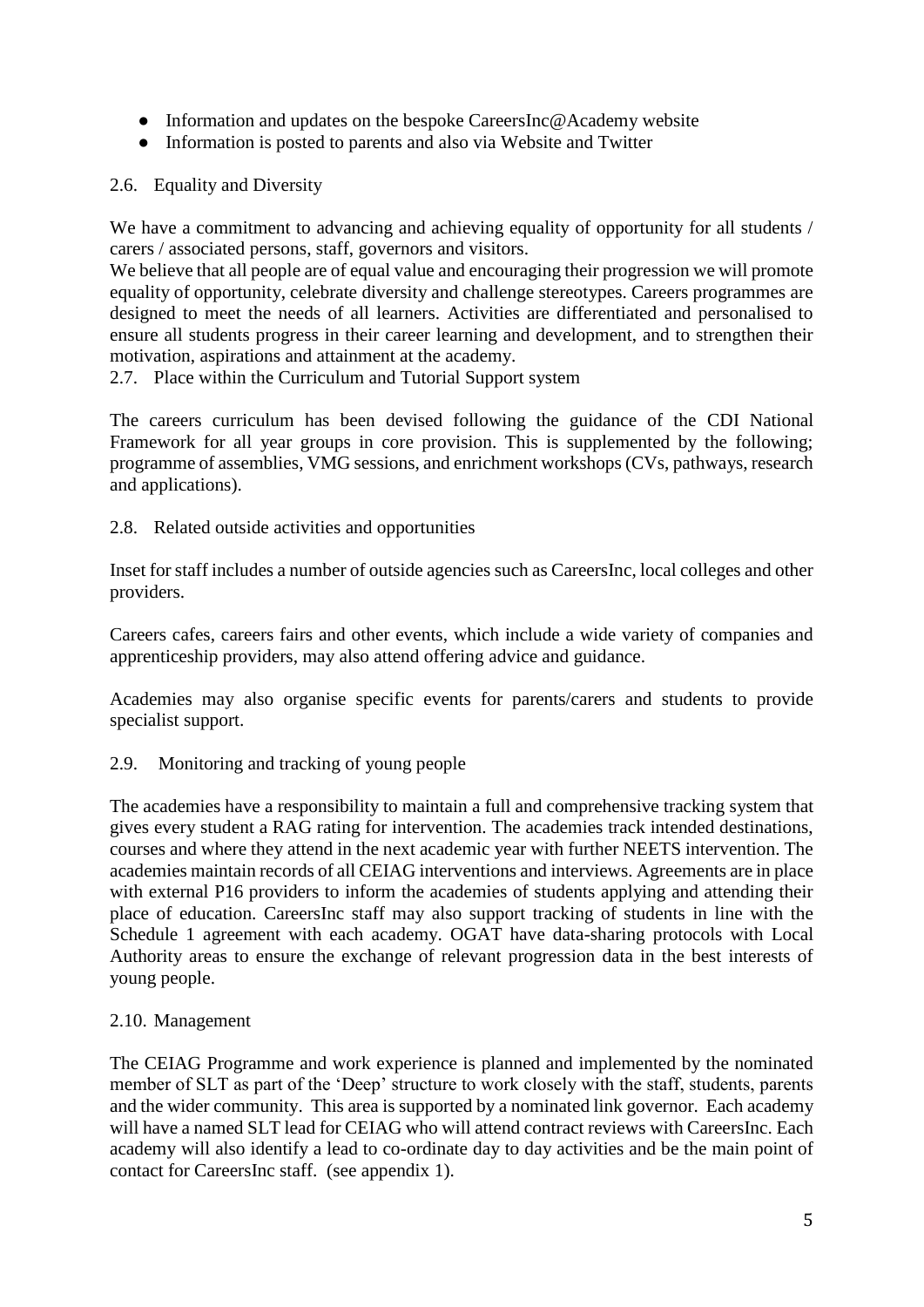#### 2.11. Staffing

All staff contribute to CEIAG through their roles as tutors, subject teachers or learning managers. Staff training is provided on a regular basis and updates are given in briefing. Staff are provided with guidance sheets, tutor handouts and option booklets. All staff have access to the bespoke CareersInc@Academy website which includes specific staff information and resources.

#### 2.12. Provision of external and Independent careers guidance

Independent and impartial careers advice and guidance is provided in partnership with CareersInc Ltd –– an external, **matrix** accredited, independent and impartial careers guidance company, commissioned on behalf of the OGAT Family of Schools. The CareersInc service to academies is customised on an institutional basis and detailed in the Schedule 1 document. This is reviewed twice a year to meet changing needs. Students are also encouraged to access the National Careers Service and the National Apprenticeship site via a link on the bespoke CareersInc@Academy website.

#### 2.13. Other formal and informal partnerships

The academies have a range of formal and informal partnership arrangements including with Post 16 providers, colleges, the Careers and Enterprise Company, employers, HE and Training Providers.

#### 2.14. Information resources

A range of careers information, in a variety of formats, is provided in the Learning Resource Centre of each academy so that it is accessible to all students. Resources are managed in each academy to ensure that they are up to date and meet the needs of all students. The bespoke CareersInc@Academy website also provides quality assured information and access to other approved websites and online resources.

#### 2.15. Budget

Funding is allocated in the academies annual budgets planned in the context of whole academy priorities and the OGAT Trust contract for external and impartial careers advice. Maximum use will be made of quality assured free at source material as the currency of careers materials is very short. A nominated member of the SLT in each academy will be responsible for the effective deployment of resources.

#### 2.16. Staff development

All staff should have access to a minimum of 1 hour per year through CPD time to update themselves in relation to current developments in careers pathways. Specific needs are identified in conjunction with the academy CPD co-ordinator and reviewed on an annual basis.

#### 2.17. Monitoring, review and evaluation

Contract reviews with CareersInc Ltd will include an account of activities, a review of progress and related data together with an evaluation of pupil and parental response to provision.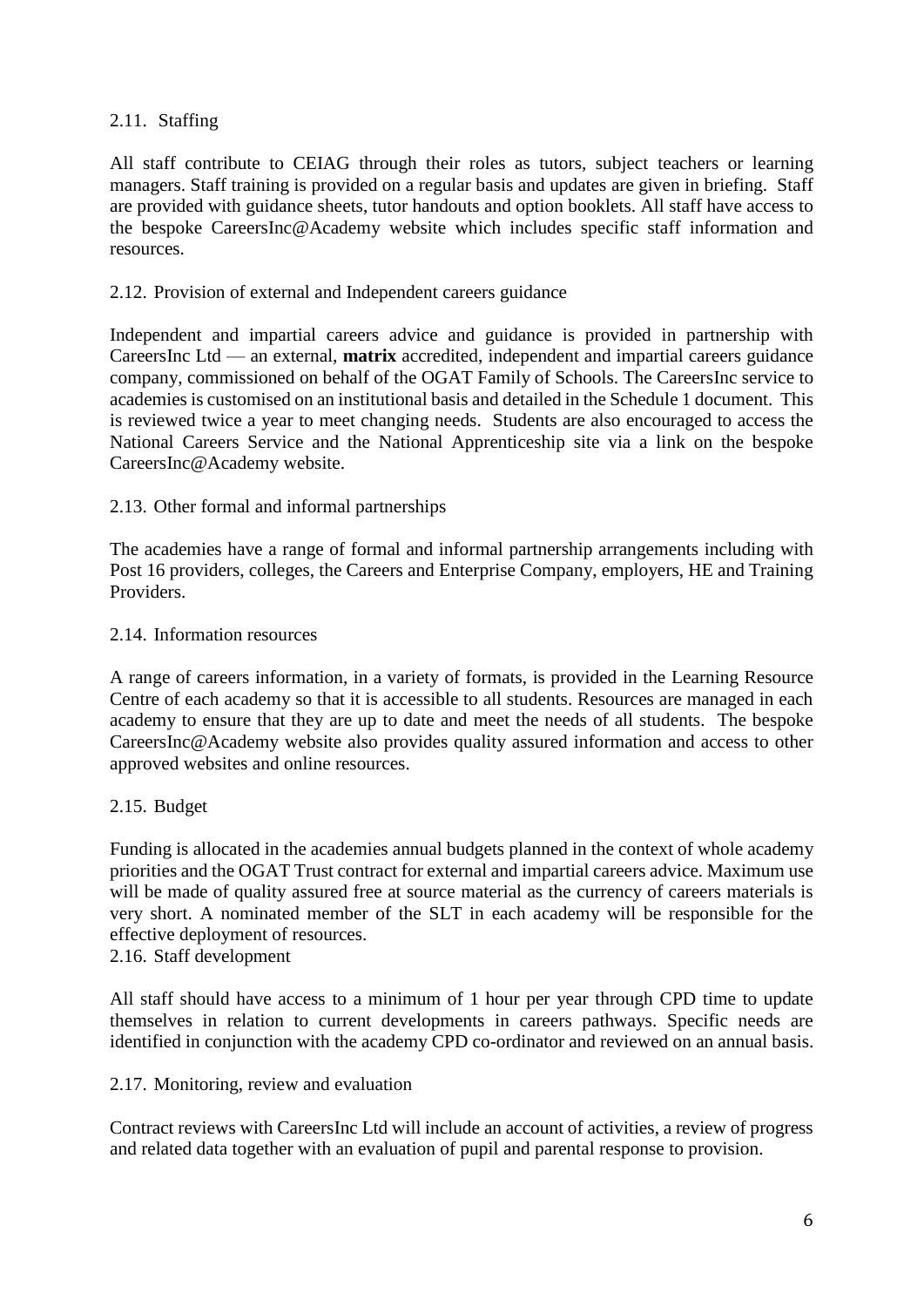# **Appendix 1**

Each academy will ensure named individuals for each of the following roles:

**Named Academy Council member: XXX** 

**Named SLT lead: XXX** 

**Named operational lead: XXX**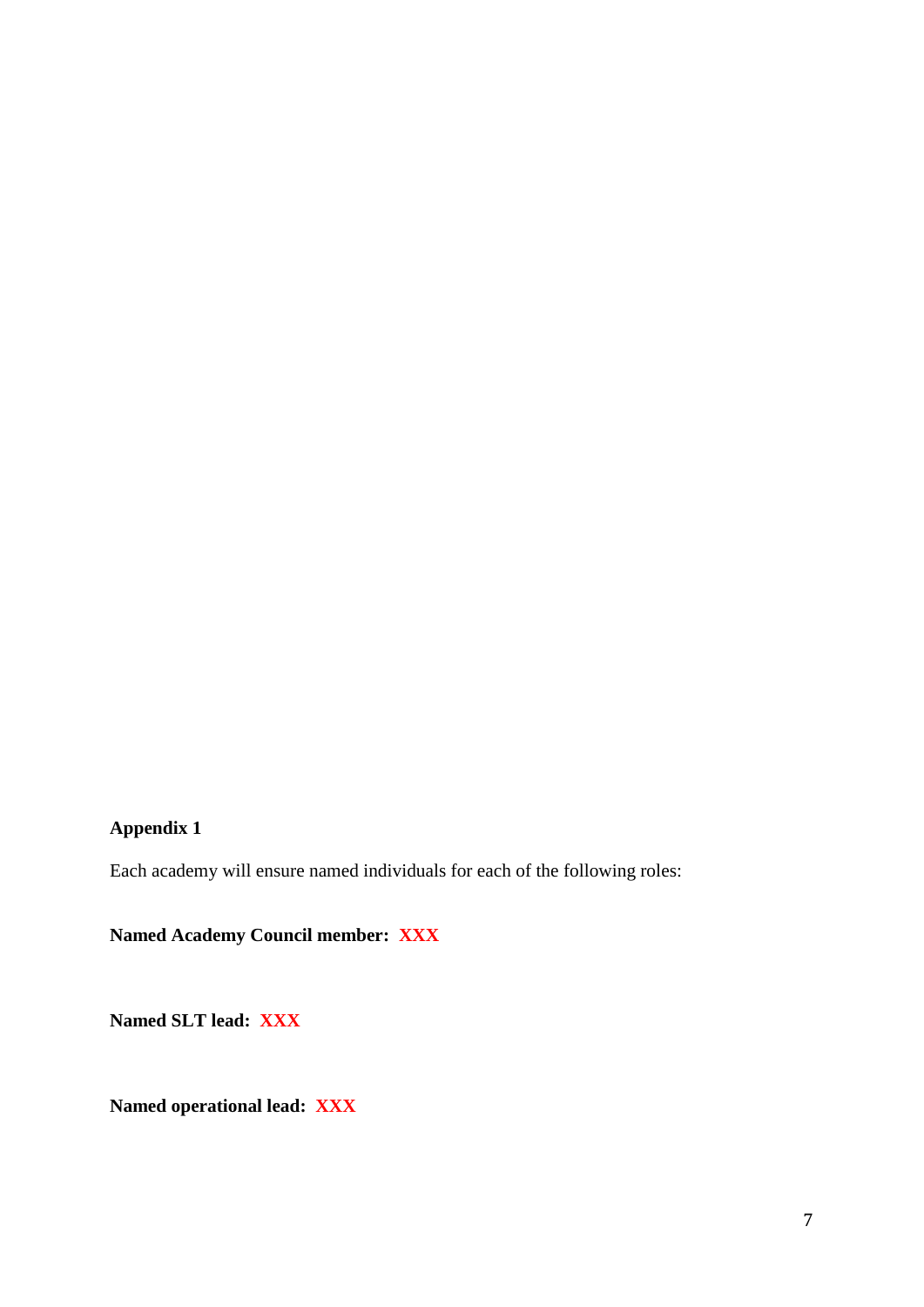Insert Academy Logo



Investing in your Future

The careers education and guidance programme at Outwood xxxxx seeks to positively support you to acquire the educational, social and employability skills necessary for lifelong success in a diverse and changing world of work.

In partnership with CareersInc – *an external, independent and impartial careers guidance service-* we will support you to aim high in your career goals and aspirations.

As a pupil at Outwood Academy (xxxx) you are entitled to a careers education and guidance programme which:

- $\checkmark$  is personal to you and always puts your interests first
- $\sqrt{\ }$  motivates and inspires you to consider all opportunities open to you within and outside Outwood Academy (xxxx)
- $\checkmark$  helps you to gain the skills you need to make your career ambitions a reality
- $\sqrt{\ }$  provides the support you need to be successful
- $\checkmark$  helps you access any additional support you might need
- ✓ is delivered by trained and qualified teachers and advisers, with up-to-date knowledge and understanding of career pathways and local labour market information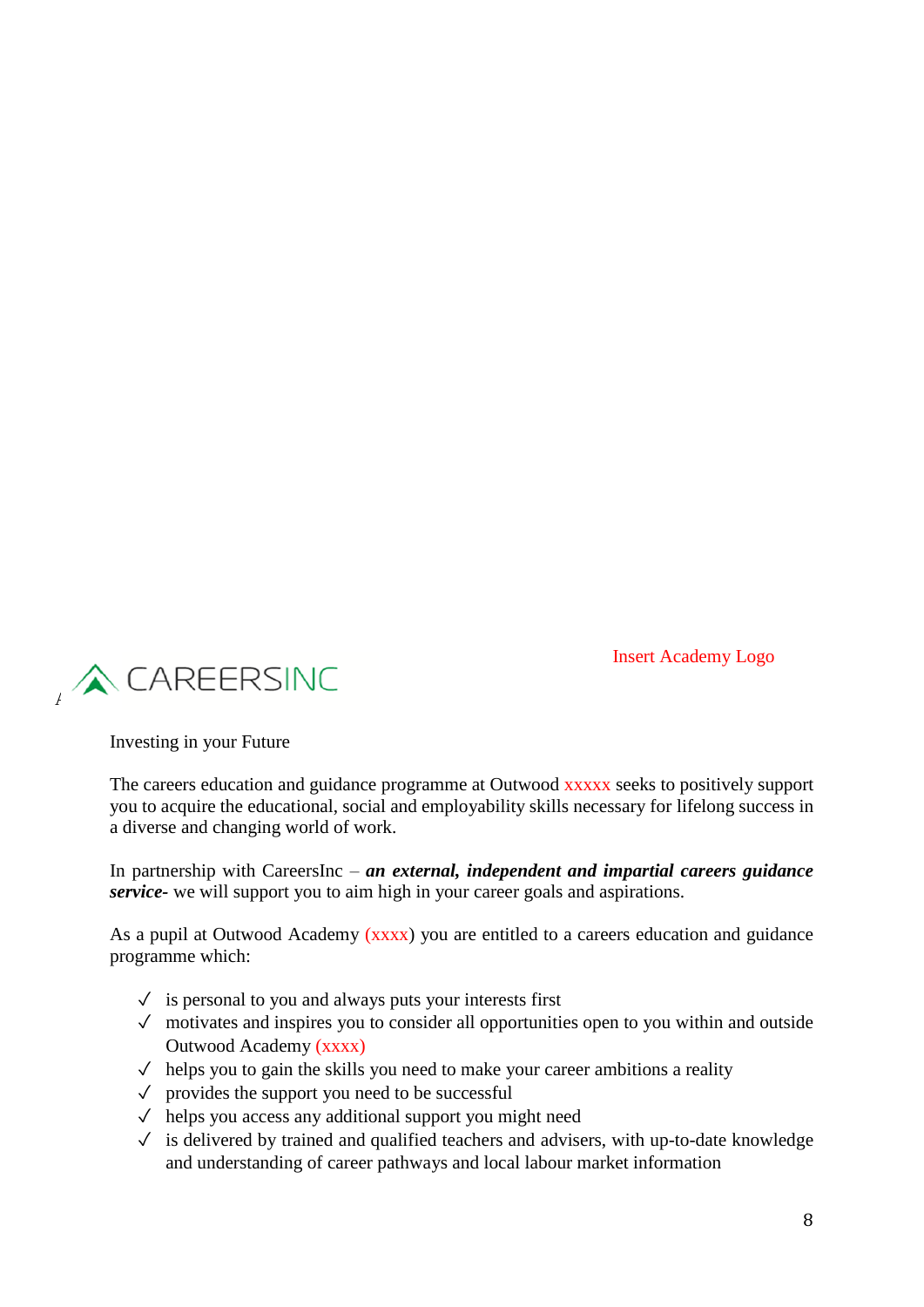- $\sqrt{\ }$  protects and respects your personal information and shares it only with your consent
- $\checkmark$  always puts your interests first

Together with staff from CareersInc we will support your career development in a number of ways including:

- Information and discussion in lessons and assemblies to help you make decisions about your future
- Activities and events such as careers fairs
- Access to careers advisers in a variety of ways including individual meetings, drop-in sessions, learning pathway planning, enrichment activities and results days
- Careers information and I.T based careers programmes
- Information and updates on notice boards, plasma screens
- The bespoke CareersInc@ Academy website (insert individual academy web address)

#### Insert Academy Logo



# Investing in your Son/ Daughter's Future

Research has consistently shown that parents and carers are *the* most influential factor in students' decisions about the future. Your support and encouragement influences their choices, and the guidance you provide will be invaluable to their eventual achievements and career pathways. This might feel a little daunting…the jobs of the future may be very different from your own experiences and choices. In fact, they may not even been invented yet!

There are some very simple and practical steps you can take to support your child.

- Talk to them about their current educational attainment and estimated grades and encourage them to aim high (the skills shortages of the future will be in higher level jobs)
- Discuss where they want to be and research how to get there (lots of great resources in the Academy and on the internet)
- Use the bespoke CareersInc@ Academy website (insert individual academy web address)
- Encourage them to seek out the advice and experiences they need to help them achieve their goals
- Help them with the steps they need to take

You are not alone in this! In partnership with CareersInc – *an external, independent and impartial careers guidance service-* we will support your child to aim high in their career goals and aspirations.

Together with staff from CareersInc we will support your child's career development in a number of ways including: